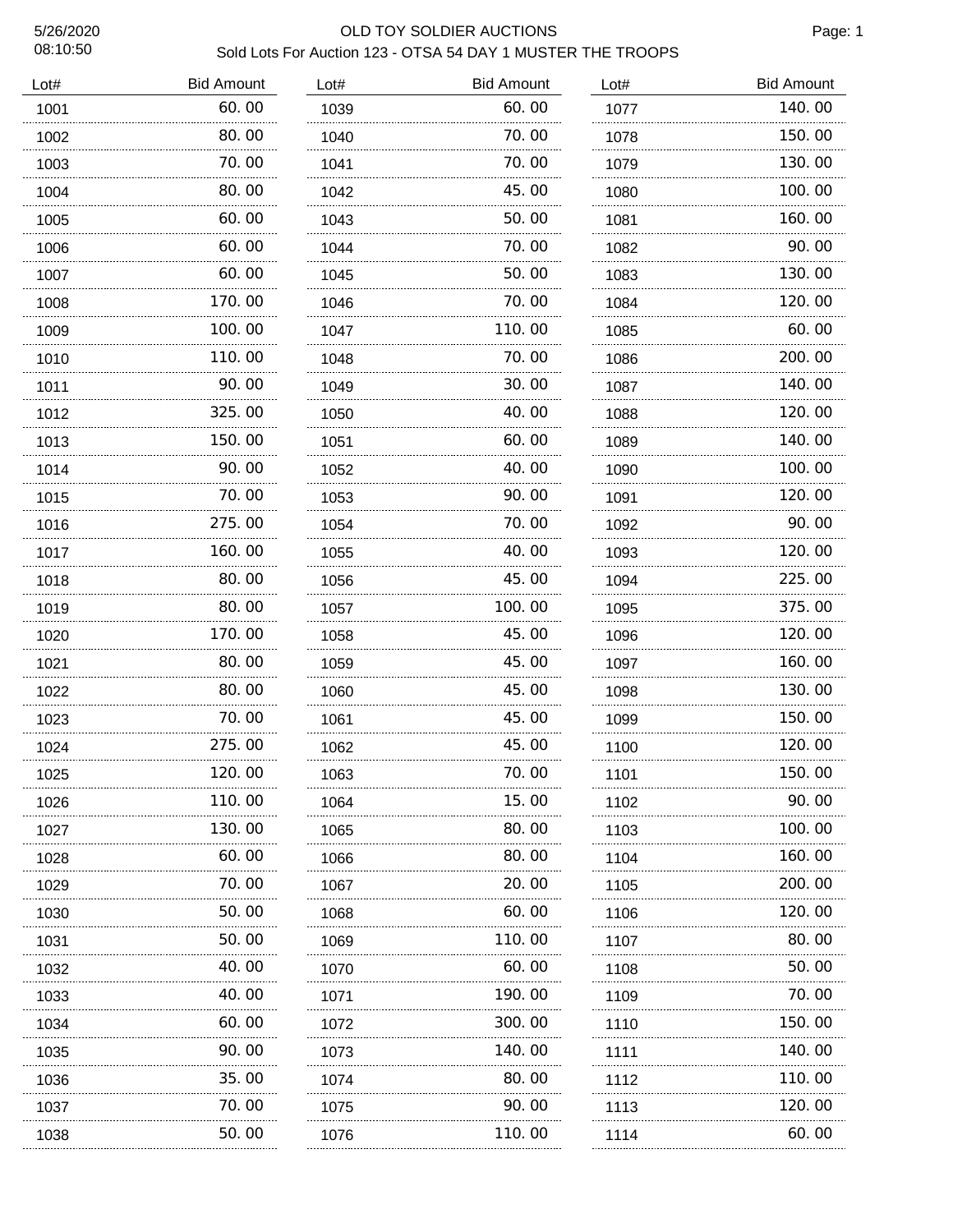# 5/26/2020 OLD TOY SOLDIER AUCTIONS Sold Lots For Auction 123 - OTSA 54 DAY 1 MUSTER THE TROOPS

| Lot# | <b>Bid Amount</b> | Lot# | <b>Bid Amount</b> | Lot#      | <b>Bid Amount</b> |
|------|-------------------|------|-------------------|-----------|-------------------|
| 1115 | 130.00            | 1153 | 140.00            | 1191      | 45.00             |
| 1116 | 50.00             | 1154 | 100.00            | 1192      | 60.00             |
| 1117 | 100.00            | 1155 | 90.00             | 1193      | 140.00            |
| 1118 | 100.00            | 1156 | 250.00            | 1194      | 60.00             |
| 1119 | 130.00            | 1157 | 150.00            | 1195      | 80.00             |
| 1120 | 160.00            | 1158 | 225.00            | 1196      | 650.00            |
| 1121 | 180.00<br>.       | 1159 | 325.00            | 1197      | 20.00             |
| 1122 | 200, 00           | 1160 | 350.00            | 1198      | 100.00            |
| 1123 | 100.00            | 1161 | 70.00             | 1199      | 30.00             |
| 1124 | 100.00            | 1162 | 150.00            | 1200      | 20.00             |
| 1125 | 60.00             | 1163 | 150.00            | 1201      | 50.00             |
| 1126 | 70.00             | 1164 | 225.00            | 1202      | 25.00             |
| 1127 | 80.00             | 1165 | 50.00             | 1203      | 40.00             |
| 1128 | 70.00             | 1166 | 375.00            | 1204      | 25.00             |
| 1129 | 80.00             | 1167 | 90.00             | 1205      | 30.00             |
| 1130 | 70.00             | 1168 | 150.00            | 1206      | 90.00             |
| 1131 | 70.00             | 1169 | 50.00             | 1207      | 30.00             |
| 1132 | 140.00            | 1170 | 130.00            | 1208      | 100.00            |
| 1133 | 250.00            | 1171 | 170.00            | 1209      | 110.00            |
| 1134 | 275.00            | 1172 | 80.00             | 1210      | 35.00             |
| 1135 | 425.00            | 1173 | 40.00             | 1211<br>. | 45.00             |
| 1136 | 250.00            | 1174 | 60.00             | 1212      | 70.00             |
| 1137 | 450.00            | 1175 | 140.00            | 1213      | 70.00             |
| 1138 | 325.00            | 1176 | 160.00            | 1214      | 35.00             |
| 1139 | 475.00            | 1177 | 40.00             | 1215      | 25.00             |
| 1140 | 550.00            | 1178 | 45.00             | 1216      | 20.00             |
| 1141 | 425.00            | 1179 | 100. 00           | 1217      | 20.00             |
| 1142 | 250.00            | 1180 | 80.00             | 1218      | 60.00             |
| 1143 | 275.00            | 1181 | 80.00             | 1219      | 30.00             |
| 1144 | 800.00            | 1182 | 180. 00           | 1220      | 80.00             |
| 1145 | 425.00            | 1183 | 110.00            | 1221      | 180. 00           |
| 1146 | 80.00             | 1184 | 70.00             | 1222      | 200.00            |
| 1147 | 100.00            | 1185 | 50.00             | 1223      | 225.00            |
| 1148 | .<br>90.00        | 1186 | 70.00             | 1224      | 90.00             |
| 1149 | 100.00            | 1187 | 40.00             | 1225      | 60.00             |
| 1150 | 90.00             | 1188 | 25.00             | 1226      | 110.00            |
| 1151 | 110.00            | 1189 | 45.00             | 1227      | 60.00             |
| 1152 | .<br>180.00       | 1190 | .<br>50.00        | 1228      | 170.00            |
|      |                   |      |                   |           |                   |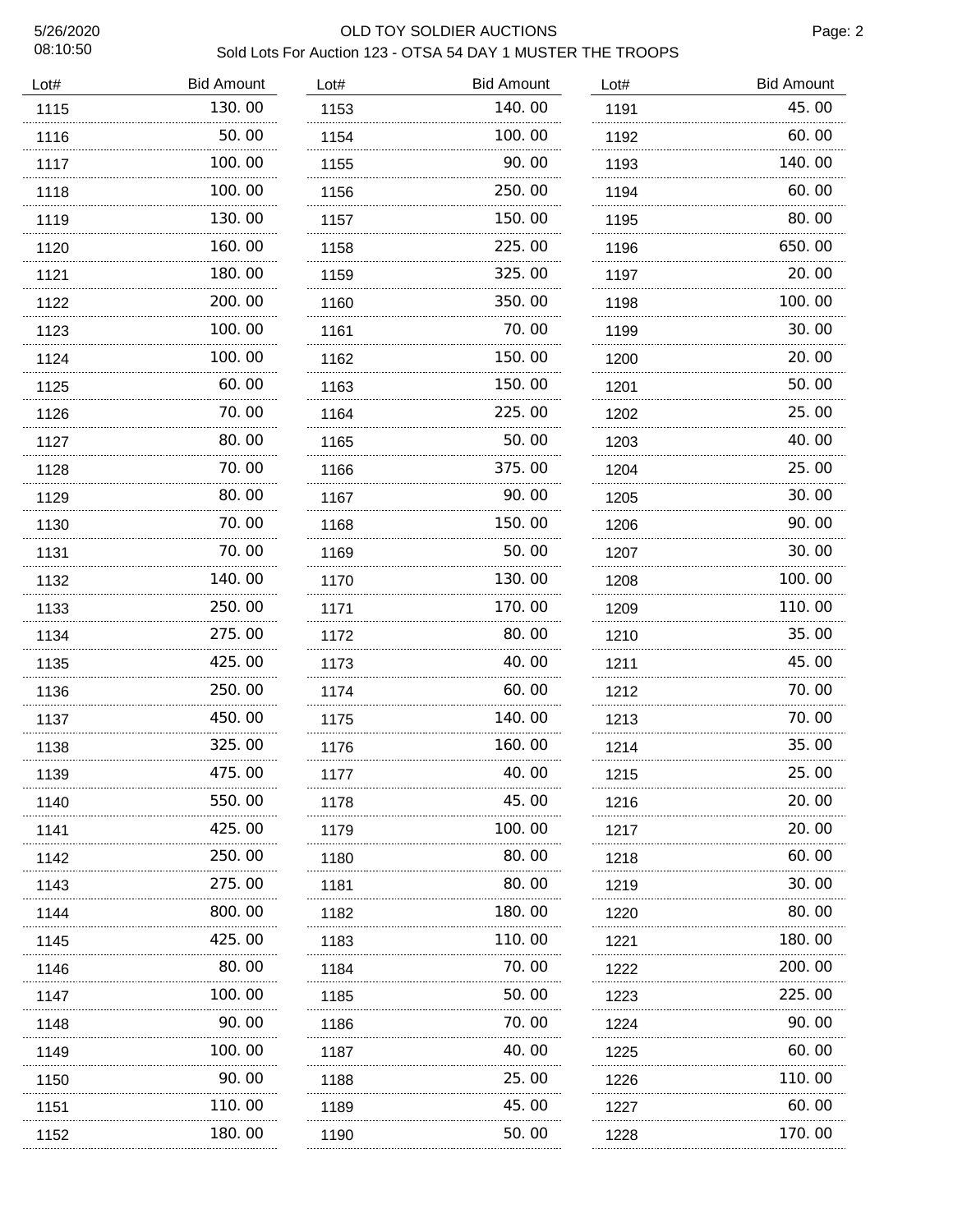# 5/26/2020 OLD TOY SOLDIER AUCTIONS Sold Lots For Auction 123 - OTSA 54 DAY 1 MUSTER THE TROOPS

| Lot# | <b>Bid Amount</b> | Lot# | <b>Bid Amount</b> | Lot# | <b>Bid Amount</b> |
|------|-------------------|------|-------------------|------|-------------------|
| 1229 | 60.00             | 1267 | 45.00             | 1305 | 225.00            |
| 1230 | 70.00             | 1268 | 40.00             | 1306 | 100.00            |
| 1231 | 25.00             | 1269 | 45.00             | 1307 | 20.00             |
| 1232 | 70.00             | 1270 | 20.00             | 1308 | 170.00            |
| 1233 | 40.00             | 1271 | 30.00             | 1309 | 140.00            |
| 1234 | 70. 00            | 1272 | 100. 00           | 1310 | 350. 00           |
| 1235 | 40.00             | 1273 | 50.00             | 1311 | 60.00             |
| 1236 | 35.00             | 1274 | 225.00            | 1312 | 60.00             |
| 1237 | 50.00             | 1275 | 90. 00            | 1313 | 90. 00            |
| 1238 | 30.00             | 1276 | 80. 00            | 1314 | 100.00            |
| 1239 | 35.00             | 1277 | 100. 00           | 1315 | 25.00             |
| 1240 | 40.00             | 1278 | 70.00             | 1316 | 30.00             |
| 1241 | 50.00             | 1279 | 130.00            | 1317 | 40.00             |
| 1242 | 50.00             | 1280 | 60. 00            | 1318 | 25.00             |
| 1243 | 35.00             | 1281 | 50.00             | 1319 | 120.00            |
| 1244 | 40.00             | 1282 | 45.00             | 1320 | 25.00             |
| 1245 | 35.00             | 1283 | 40. 00            | 1321 | 60.00             |
| 1246 | 20.00             | 1284 | 70. 00            | 1322 | 45.00             |
| 1247 | 70.00             | 1285 | 50.00             | 1323 | 40.00             |
| 1248 | 30.00             | 1286 | 35.00             | 1324 | 40.00             |
| 1249 | 70.00             | 1287 | 80.00             | 1325 | 90.00             |
| 1250 | 30. 00            | 1288 | 90. OO            | 1326 | 70.00             |
| 1251 | 60.00             | 1289 | 80.00             | 1327 | 25.00             |
| 1252 | 50.00             | 1290 | 45.00             | 1328 | 110.00            |
| 1253 | 90.00             | 1291 | 45.00             | 1329 | 25.00             |
| 1254 | 50. 00            | 1292 | 60.00             | 1330 | 40.00             |
| 1255 | 50.00             | 1293 | 60.00             | 1331 | 40.00             |
| 1256 | 60.00             | 1294 | 50.00             | 1332 | 50.00             |
| 1257 | 25.00             | 1295 | 80.00             | 1333 | 30.00             |
| 1258 | 50.00             | 1296 | 90.00             | 1334 | 40.00             |
| 1259 | 50.00             | 1297 | 110.00            | 1335 | 25.00             |
| 1260 | 80.00             | 1298 | 30.00             | 1336 | 70.00             |
| 1261 | 90.00             | 1299 | 150.00            | 1337 | 20.00             |
| 1262 | 40. OO            | 1300 | 50.00             | 1338 | 15.00             |
| 1263 | 110. 00           | 1301 | 110. 00           | 1339 | 70.00             |
| 1264 | 35.00             | 1302 | 120. 00           | 1340 | 10.00             |
| 1265 | 35.00             | 1303 | 50.00             | 1341 | 250.00            |
| 1266 | 70.00             | 1304 | 275.00            | 1342 | 110.00            |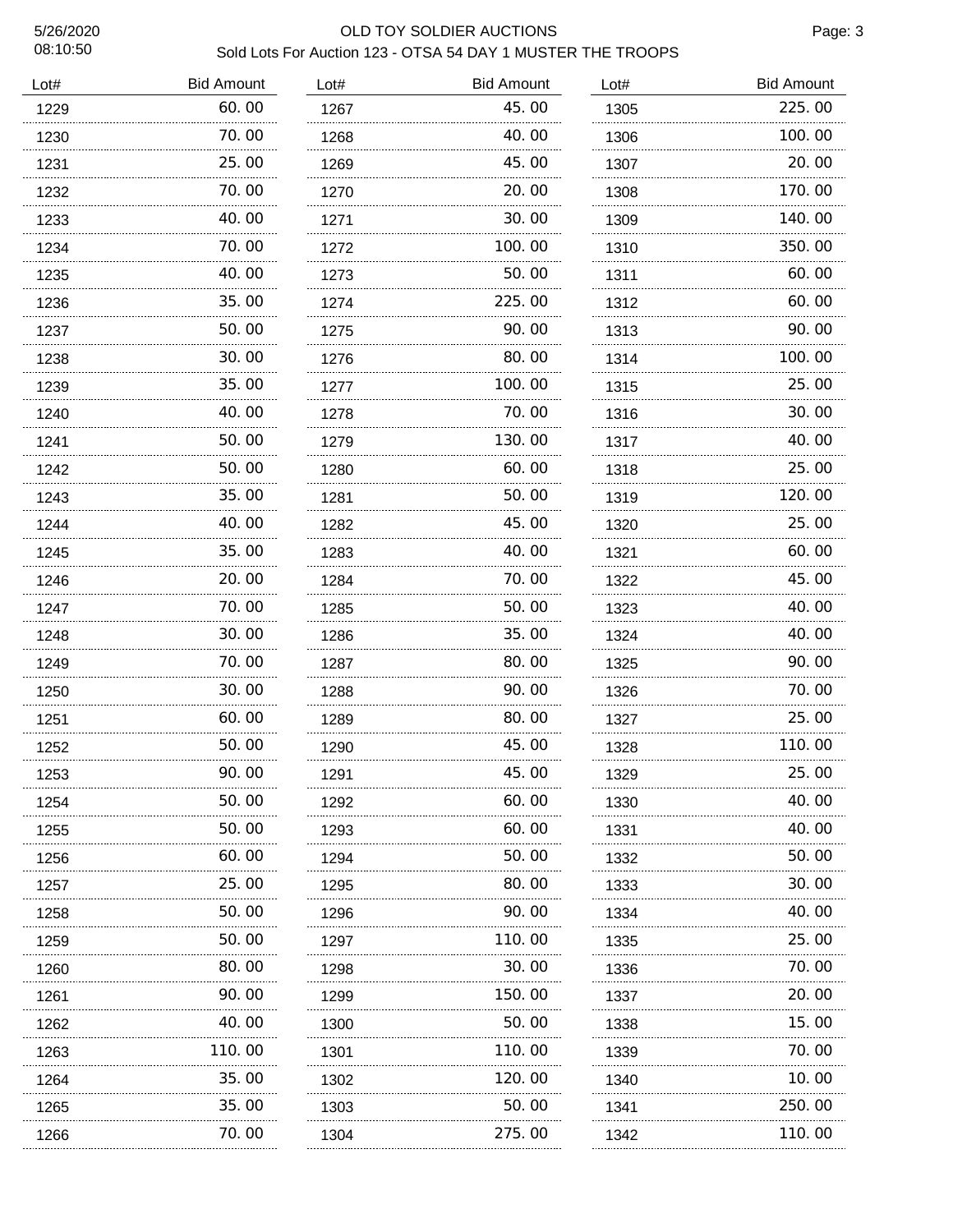# 5/26/2020 OLD TOY SOLDIER AUCTIONS Sold Lots For Auction 123 - OTSA 54 DAY 1 MUSTER THE TROOPS

| Lot# | <b>Bid Amount</b> | Lot# | <b>Bid Amount</b> | Lot# | <b>Bid Amount</b> |
|------|-------------------|------|-------------------|------|-------------------|
| 1343 | 170.00            | 1381 | 30.00             | 1419 | 40.00             |
| 1344 | 130.00            | 1382 | 15.00             | 1420 | 70.00             |
| 1345 | 30.00             | 1383 | 20.00             | 1421 | 30.00             |
| 1346 | 140.00            | 1384 | 15.00             | 1422 | 80.00             |
| 1347 | 90.00             | 1385 | 90.00             | 1423 | 100.00            |
| 1348 | 110.00            | 1386 | 25.00             | 1424 | 200.00            |
| 1349 | 110.00            | 1387 | 25.00             | 1425 | 250.00            |
| 1350 | 25.00             | 1388 | 15.00             | 1426 | 275.00            |
| 1351 | 30.00             | 1389 | 50.00             | 1427 | 180.00            |
| 1352 | 35.00             | 1390 | 15.00             | 1428 | 150.00            |
| 1353 | 30.00             | 1391 | 140.00            | 1429 | 180.00            |
| 1354 | 60.00             | 1392 | 100.00            | 1430 | 130.00            |
| 1355 | 90.00             | 1393 | 250.00            | 1431 | 100.00            |
| 1356 | 250.00            | 1394 | 250.00            | 1432 | 120, 00           |
| 1357 | 50.00             | 1395 | 50.00             | 1433 | 80.00             |
| 1358 | 35.00             | 1396 | 110.00            | 1434 | 90.00             |
| 1359 | 35.00             | 1397 | 40.00             | 1435 | 90.00             |
| 1360 | 45.00             | 1398 | 35.00             | 1436 | 70.00             |
| 1361 | 120.00            | 1399 | 50.00             | 1437 | 90.00             |
| 1362 | 40.00             | 1400 | 40.00             | 1438 | 250.00            |
| 1363 | 140.00            | 1401 | 15.00             | 1439 | 150.00            |
| 1364 | 110.00            | 1402 | 15.00             | 1440 | 160.00            |
| 1365 | 15.00             | 1403 | 20.00             | 1441 | 225.00            |
| 1366 | 70.00             | 1404 | 100.00            | 1442 | 120.00            |
| 1367 | 120.00            | 1405 | 90.00             | 1443 | 90.00             |
| 1368 | 80.00             | 1406 | 30.00             | 1444 | 450.00            |
| 1369 | 60.00             | 1407 | 160.00            | 1445 | 80.00             |
| 1370 | 60.00             | 1408 | 100.00            | 1446 | 50. 00            |
| 1371 | 60.00             | 1409 | 50.00             | 1447 | 90.00             |
| 1372 | 160.00            | 1410 | 50.00             | 1448 | 120.00            |
| 1373 | 50.00             | 1411 | 375.00            | 1449 | 160.00            |
| 1374 | 5.00              | 1412 | 20. 00            | 1450 | 150.00            |
| 1375 | 45.00             | 1413 | 25.00             | 1451 | 180.00            |
| 1376 | 30.00             | 1414 | 225.00            | 1452 | 60.00             |
| 1377 | 30.00             | 1415 | 110.00            | 1453 | 50.00             |
| 1378 | 150.00            | 1416 | 20.00             | 1454 | 400.00            |
| 1379 | 45.00             | 1417 | 5.00              | 1455 | 325.00            |
| 1380 | 120.00            | 1418 | 50.00             | 1456 | 200.00            |
|      |                   |      |                   |      |                   |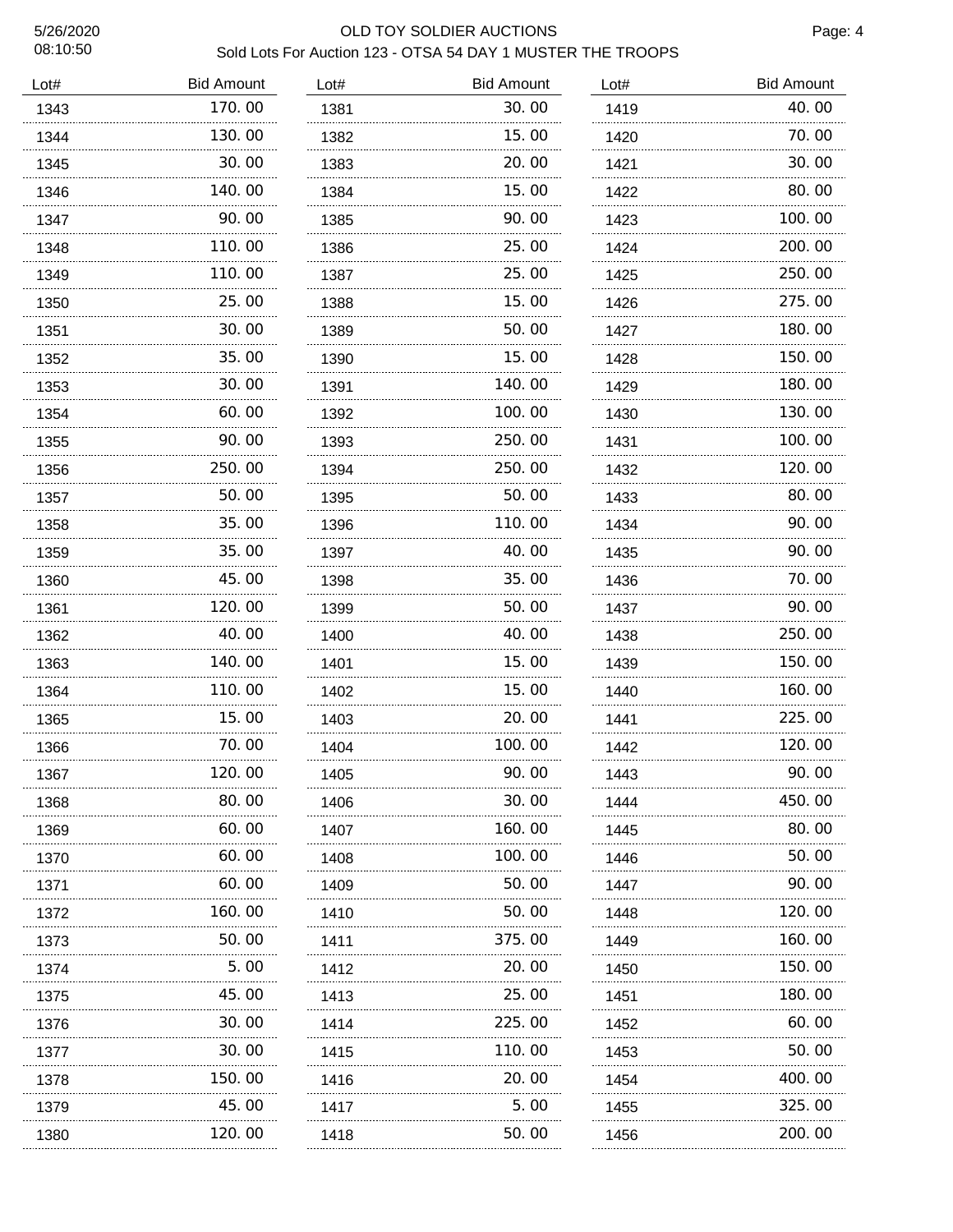| Lot#      | <b>Bid Amount</b> |
|-----------|-------------------|
| 1457      | 30.00             |
| 1458      | 20.00             |
| 1459      | 60.00             |
| 1460      | 20.00             |
| 1461      | 30.00             |
| 1462      | 160.00            |
| 1463      | 45.00             |
| 1464      | 30.00             |
| 1465      | 5.00              |
| 1466      | 80.00             |
| 1467      | 110.00            |
| 1468      | 180.00            |
| 1469      | 190.00            |
| 1470      | 60.00             |
| 1471      | 50.00             |
| 1472      | 90.00             |
| 1473      | 25.00             |
| 1474      | 60.00             |
| 1475      | 40.00             |
| 1476      | 70.00             |
| 1477      | 60.00             |
| 1478      | 25.00             |
| 1479      | 30.00             |
| 1480      | 50.00             |
| 1481      | 60.00             |
| 1482<br>. | 130.00            |
| 1483<br>. | 110.00            |
| 1484      | 100. 00           |
| 1485      | 130.00            |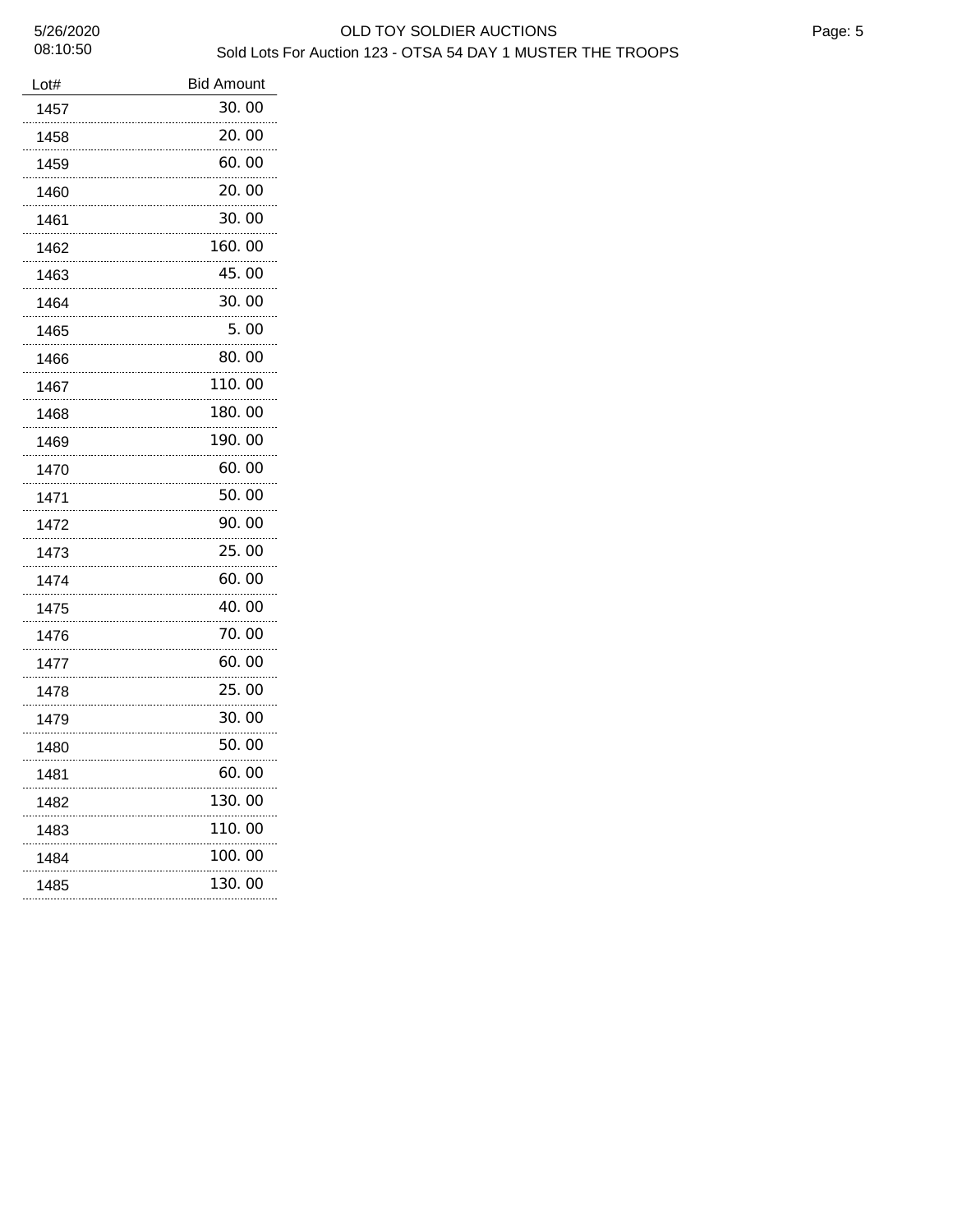# 5/26/2020 OLD TOY SOLDIER AUCTIONS Sold Lots For Auction 126 - OTSA 54 DAY 2 MUSTER THE TROOPS

| Lot# | <b>Bid Amount</b> | Lot# | <b>Bid Amount</b> | Lot# | <b>Bid Amount</b> |
|------|-------------------|------|-------------------|------|-------------------|
| 2001 | 90.00             | 2039 | 110.00            | 2077 | 120.00            |
| 2002 | 90.00             | 2040 | 40.00             | 2078 | 90.00             |
| 2003 | 180.00            | 2041 | 40.00             | 2079 | 45.00             |
| 2004 | 110.00            | 2042 | 250.00            | 2080 | 20.00             |
| 2005 | 100.00            | 2043 | 60.00             | 2081 | 40.00             |
| 2006 | 130.00            | 2044 | 15.00             | 2082 | 30.00             |
| 2007 | 45.00             | 2045 | 425.00            | 2083 | 40.00             |
| 2008 | 40.00             | 2046 | 60.00             | 2084 | 30.00             |
| 2009 | 45.00             | 2047 | 60.00             | 2085 | 10.00             |
| 2010 | 40.00             | 2048 | 60.00             | 2086 | 60.00             |
| 2011 | 45.00<br>.        | 2049 | 130.00            | 2087 | 45.00             |
| 2012 | 50.00             | 2050 | 130.00            | 2088 | 70.00             |
| 2013 | 50.00             | 2051 | 70.00             | 2089 | 60.00             |
| 2014 | 35.00             | 2052 | 60.00             | 2090 | 20.00             |
| 2015 | 80.00<br>.        | 2053 | 190.00            | 2091 | 30.00             |
| 2016 | 70.00             | 2054 | 180.00            | 2092 | 45.00             |
| 2017 | 45.00             | 2055 | 70.00             | 2093 | 90.00             |
| 2018 | 35.00             | 2056 | 140.00            | 2094 | 60.00             |
| 2019 | 100.00            | 2057 | 500.00            | 2095 | 50.00             |
| 2020 | 150.00            | 2058 | 225.00            | 2096 | 60.00             |
| 2021 | 45.00             | 2059 | 80.00             | 2097 | 30.00             |
| 2022 | 35.00             | 2060 | 90.00             | 2098 | 80.00             |
| 2023 | 80.00             | 2061 | 100.00            | 2099 | 90.00             |
| 2024 | 25.00             | 2062 | 375.00            | 2100 | 30.00             |
| 2025 | 160.00            | 2063 | 70.00             | 2101 | 70.00             |
| 2026 | 160. 00           | 2064 | 40.00             | 2102 | 60. 00            |
| 2027 | 120.00            | 2065 | 325.00            | 2103 | 30.00             |
| 2028 | 90. 00            | 2066 | 45.00             | 2104 | 100. 00           |
| 2029 | 50.00             | 2067 | 80. 00            | 2105 | 10.00             |
| 2030 | 60.00             | 2068 | 20. 00            | 2106 | 40.00             |
| 2031 | 120.00            | 2069 | 60. 00            | 2107 | 170.00            |
| 2032 | 140.00            | 2070 | 40.00             | 2108 | 70.00             |
| 2033 | 70.00             | 2071 | 90. OO            | 2109 | 90.00             |
| 2034 | 110.00            | 2072 | 50.00             | 2110 | 45. OO            |
| 2035 | 170.00            | 2073 | 70. 00            | 2111 | 30. 00            |
| 2036 | 100.00            | 2074 | 90. OO            | 2112 | 70.00             |
| 2037 | 250.00            | 2075 | 160.00            | 2113 | 70.00             |
| 2038 | 140.00            | 2076 | 180.00            | 2114 | 80.00             |
|      |                   |      |                   |      |                   |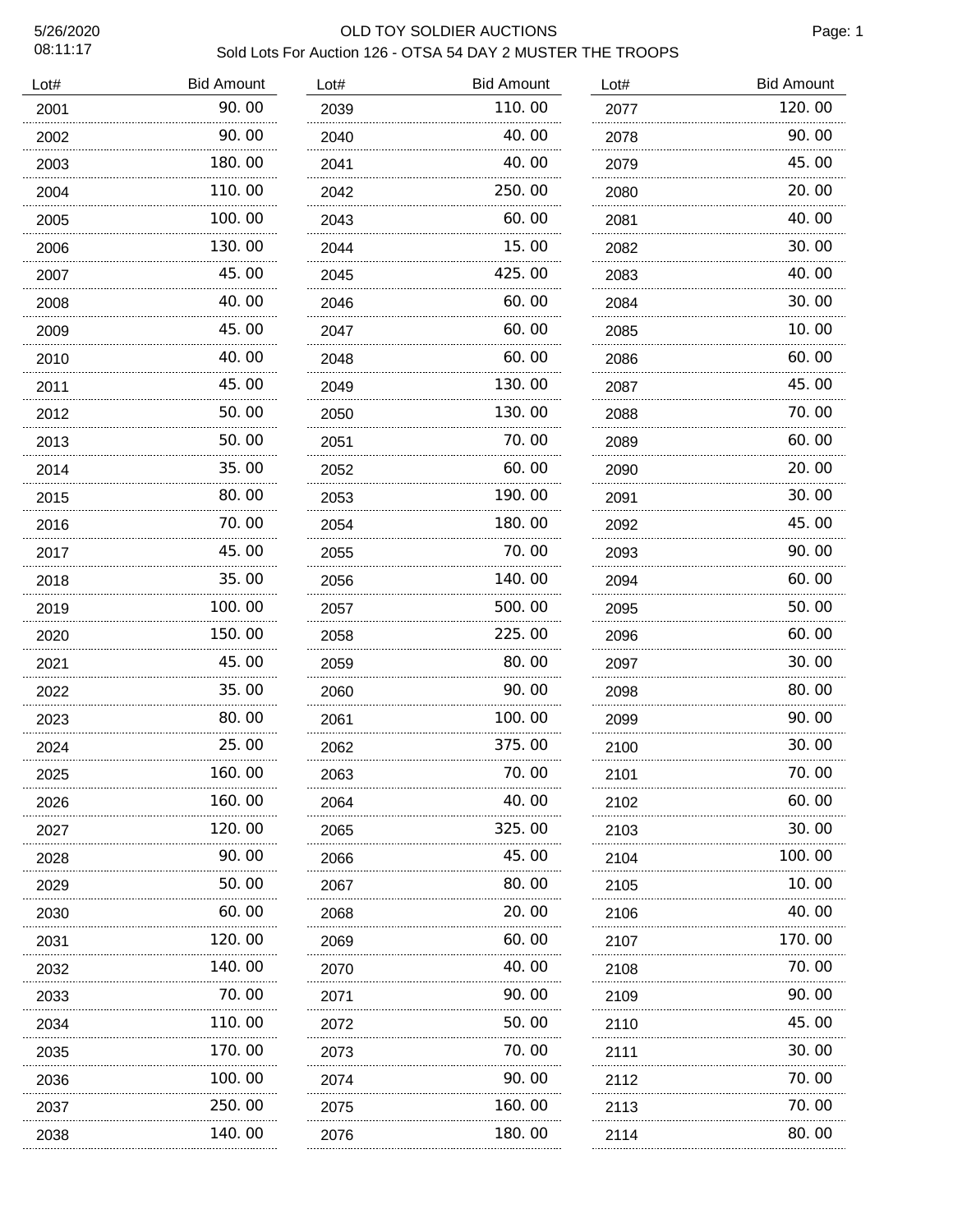## 5/26/2020 OLD TOY SOLDIER AUCTIONS Sold Lots For Auction 126 - OTSA 54 DAY 2 MUSTER THE TROOPS

| Lot# | <b>Bid Amount</b> | Lot# | <b>Bid Amount</b> | Lot#      | <b>Bid Amount</b> |
|------|-------------------|------|-------------------|-----------|-------------------|
| 2115 | 100.00            | 2153 | 25.00             | 2191      | 80.00             |
| 2116 | 120.00            | 2154 | 35.00             | 2192      | 60.00             |
| 2117 | 45.00             | 2155 | 25.00             | 2193      | 60.00             |
| 2118 | 50.00             | 2156 | 70.00             | 2194      | 80.00             |
| 2119 | 110.00            | 2157 | 50.00             | 2195      | 60.00             |
| 2120 | 50.00             | 2158 | 45.00             | 2196      | 45.00             |
| 2121 | 25.00             | 2159 | 45.00             | 2197      | 90.00             |
| 2122 | 25.00             | 2160 | 80.00             | 2198      | 70.00             |
| 2123 | 30.00             | 2161 | 90.00             | 2199      | 225.00            |
| 2124 | 190.00            | 2162 | 50.00             | 2200      | 120.00            |
| 2125 | 90.00             | 2163 | 110.00            | 2201      | 20.00             |
| 2126 | 50.00             | 2164 | 40.00             | 2202      | 50.00             |
| 2127 | 10.00             | 2165 | 100.00            | 2203      | 20.00             |
| 2128 | 35.00             | 2166 | 70.00             | 2204      | 90.00             |
| 2129 | 70.00             | 2167 | 90.00             | 2205      | 80.00             |
| 2130 | 20.00             | 2168 | 40.00             | 2206      | 15.00             |
| 2131 | 70.00             | 2169 | 50.00             | 2207      | 60.00             |
| 2132 | 60.00             | 2170 | 50.00             | 2208      | 50.00             |
| 2133 | 45.00             | 2171 | 80.00             | 2209      | 60.00             |
| 2134 | 30.00             | 2172 | 20.00             | 2210      | 60.00             |
| 2135 | 10.00             | 2173 | 20.00             | 2211<br>. | 45.00             |
| 2136 | 35.00             | 2174 | 50.00             | 2212      | 25.00             |
| 2137 | 40.00             | 2175 | 40.00             | 2213      | 35.00             |
| 2138 | 100.00            | 2176 | 45.00             | 2214      | 25.00             |
| 2139 | 70.00             | 2177 | 100. 00           | 2215      | 70.00             |
| 2140 | 50.00             | 2178 | 35.00             | 2216      | 40.00             |
| 2141 | 40. OO            | 2179 | 70.00             | 2217      | 40.00             |
| 2142 | 60.00             | 2180 | 50.00             | 2218      | 50.00             |
| 2143 | 45. OO            | 2181 | 60. 00            | 2219      | 200. 00           |
| 2144 | 40.00             | 2182 | 50.00             | 2220      | 50.00             |
| 2145 | 40. OO            | 2183 | 35.00             | 2221      | 110. 00           |
| 2146 | 10.00             | 2184 | 35.00             | 2222      | 70.00             |
| 2147 | 130.00<br>.       | 2185 | 225.00            | 2223      | 50.00             |
| 2148 | 160.00            | 2186 | 35.00             | 2224      | 40.00             |
| 2149 | 80.00             | 2187 | 70.00             | 2225      | 70.00             |
| 2150 | 50.00<br>.        | 2188 | 100.00<br>.       | 2226      | 50.00             |
| 2151 | 15.00<br>.        | 2189 | 170.00<br>.       | 2227      | 90.00             |
| 2152 | 90.00             | 2190 | 130.00            | 2228      | 170.00            |
|      |                   |      |                   |           |                   |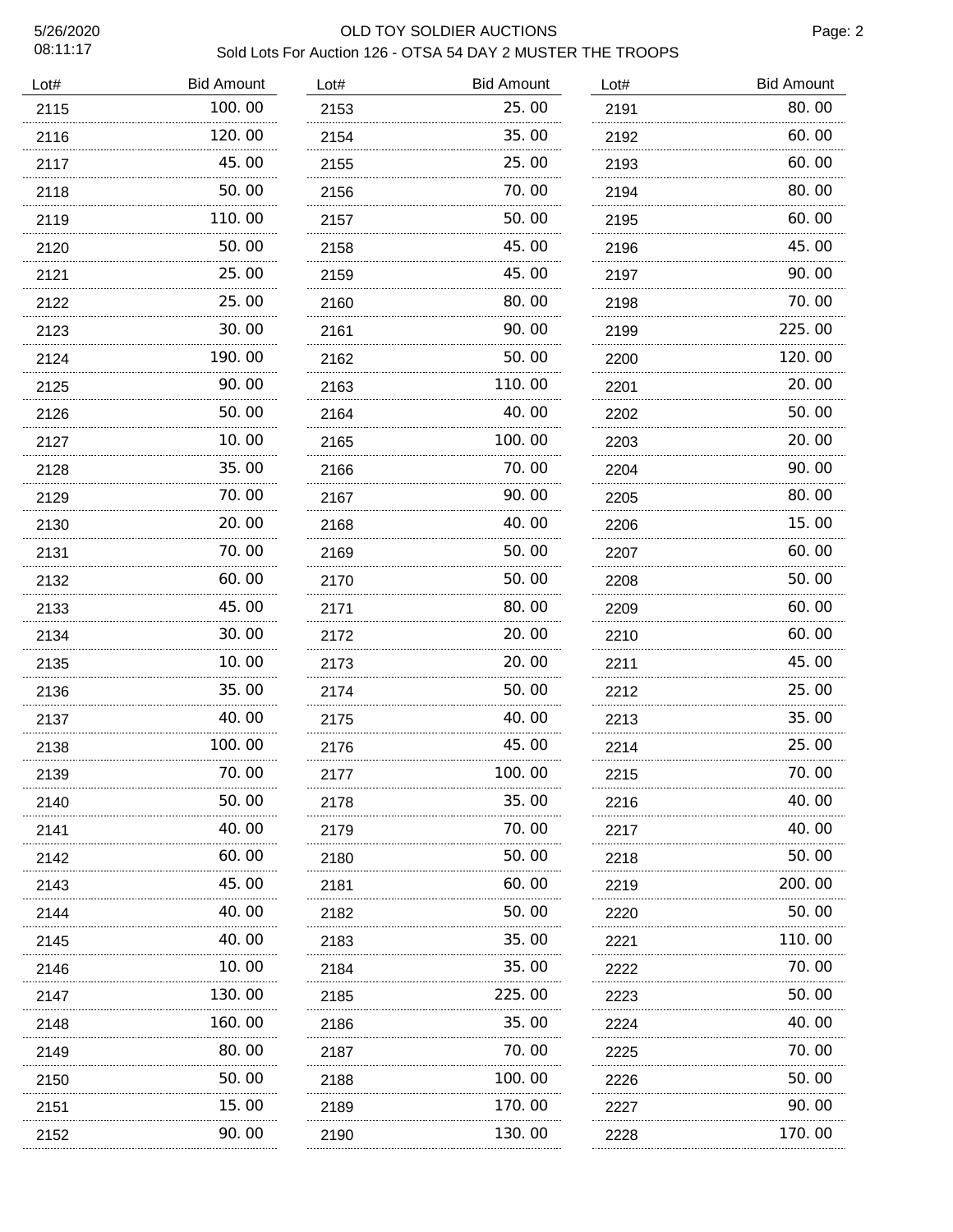### 5/26/2020 OLD TOY SOLDIER AUCTIONS Sold Lots For Auction 126 - OTSA 54 DAY 2 MUSTER THE TROOPS

| Lot# | <b>Bid Amount</b> | Lot#      | <b>Bid Amount</b> | Lot# | <b>Bid Amount</b> |
|------|-------------------|-----------|-------------------|------|-------------------|
| 2229 | 180.00            | 2267      | 80.00             | 2305 | 50.00             |
| 2230 | 130.00            | 2268      | 325.00            | 2306 | 5.00              |
| 2231 | 40.00             | 2269      | 80.00             | 2307 | 10.00             |
| 2232 | 550.00            | 2270      | 325.00            | 2308 | 15.00             |
| 2233 | 600.00            | 2271      | 80.00             | 2309 | 160. 00           |
| 2234 | 120.00            | 2272<br>. | 50.00             | 2310 | 50.00             |
| 2235 | 50.00             | 2273      | 20.00             | 2311 | 45.00             |
| 2236 | 25.00             | 2274      | 60. 00            | 2312 | 30. 00            |
| 2237 | 70.00             | 2275      | 40. 00            | 2313 | 375.00            |
| 2238 | 10. 00            | 2276      | 60. 00            | 2314 | 180.00            |
| 2239 | 25.00             | 2277      | 20. 00            | 2315 | 120.00            |
| 2240 | 25.00             | 2278      | 15.00             | 2316 | 60.00             |
| 2241 | 80.00             | 2279      | 10.00             | 2317 | 45.00             |
| 2242 | 40.00             | 2280      | 80.00             | 2318 | 20.00             |
| 2243 | 5.00              | 2281      | 45.00             | 2319 | 35.00             |
| 2244 | 20.00             | 2282      | 45.00             | 2320 | 60.00             |
| 2245 | 80.00             | 2283      | 100. 00           | 2321 | 200.00            |
| 2246 | 90.00             | 2284      | 50.00             | 2322 | 120.00            |
| 2247 | 80.00             | 2285      | 200.00            | 2323 | 150.00            |
| 2248 | 35.00             | 2286      | 5.00              | 2324 | 325.00            |
| 2249 | 25.00<br>.        | 2287      | 10.00<br>.        | 2325 | 50.00             |
| 2250 | 160. 00           | 2288      | 15.00             | 2326 | 40. 00            |
| 2251 | 60.00             | 2289      | 25.00             | 2327 | 60.00             |
| 2252 | 30.00             | 2290      | 20.00             | 2328 | 30.00             |
| 2253 | 60.00             | 2291      | 20.00             | 2329 | 5.00              |
| 2254 | 100.00            | 2292      | 190.00            | 2330 | 10.00             |
| 2255 | 200.00            | 2293      | 180.00            | 2331 | 300.00            |
| 2256 | 40.00             | 2294      | 45.00             | 2332 | 25.00             |
| 2257 | 110.00            | 2295      | 25.00             | 2333 | 80.00             |
| 2258 | 35.00             | 2296      | 25.00             | 2334 | 60.00             |
| 2259 | 80.00             | 2297      | 40.00             | 2335 | 45.00             |
| 2260 | 50.00             | 2298      | 60.00             | 2336 | 30.00             |
| 2261 | 60.00             | 2299      | 10.00             | 2337 | 225.00            |
| 2262 | 60.00             | 2300      | 45.00             | 2338 | 90.00             |
| 2263 | 20.00             | 2301      | 80.00             | 2339 | 120.00            |
| 2264 | 25.00             | 2302      | 60. 00            | 2340 | 50. 00            |
| 2265 | 35.00             | 2303      | 60. OO            | 2341 | 45.00             |
| 2266 | 50. 00            | 2304      | 140. 00           | 2342 | 170. 00           |
|      |                   |           |                   |      |                   |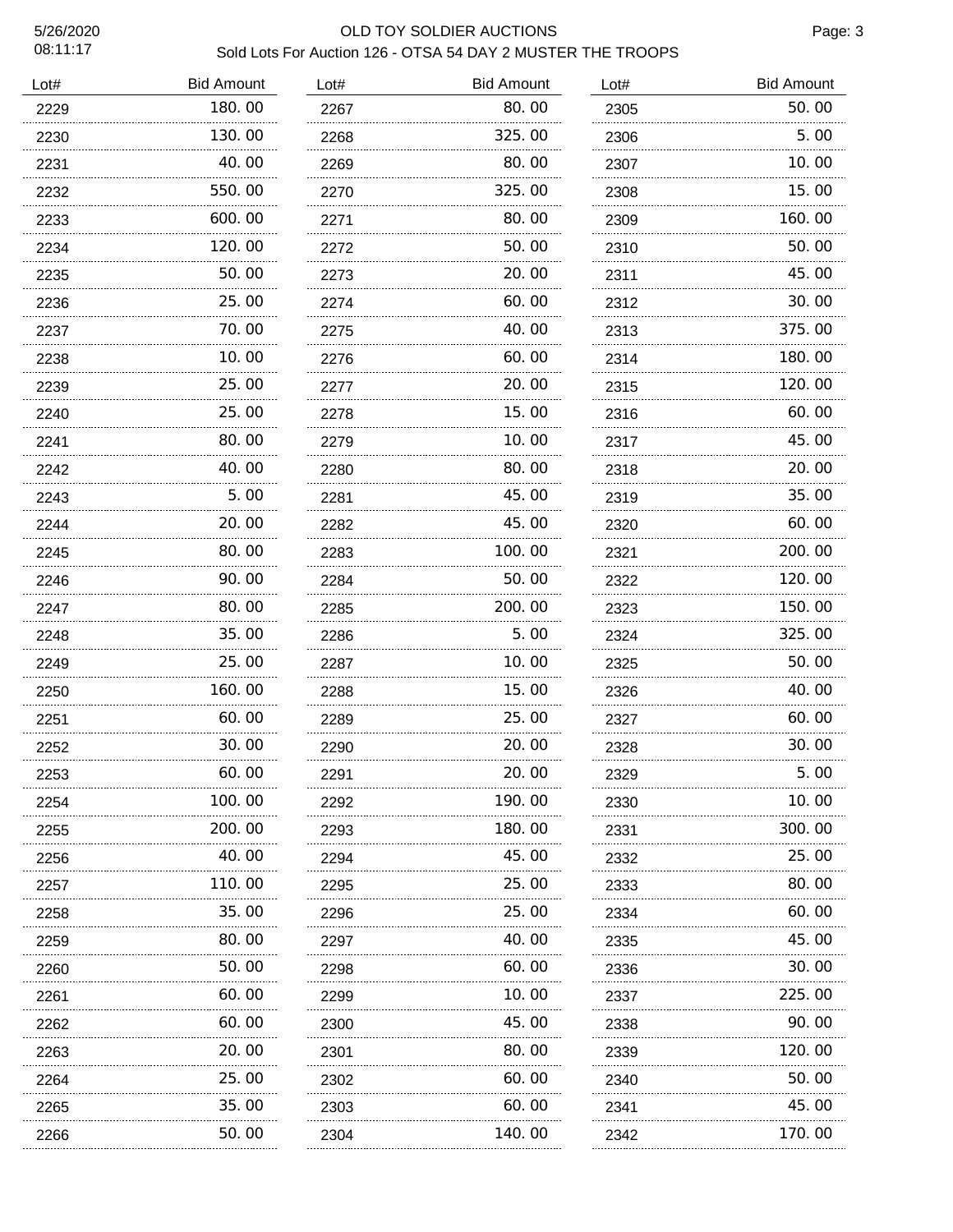# 5/26/2020 OLD TOY SOLDIER AUCTIONS Sold Lots For Auction 126 - OTSA 54 DAY 2 MUSTER THE TROOPS

| Lot# | <b>Bid Amount</b> | Lot# | <b>Bid Amount</b> | Lot# | <b>Bid Amount</b> |
|------|-------------------|------|-------------------|------|-------------------|
| 2343 | 60.00             | 2381 | 90.00             | 2419 | 400.00            |
| 2344 | 90.00             | 2382 | 275.00            | 2420 | 750.00            |
| 2345 | 60.00             | 2383 | 650.00            | 2421 | 1, 300. 00        |
| 2346 | 40.00             | 2384 | 400.00            | 2422 | 1, 100. 00        |
| 2347 | 190.00            | 2385 | 800.00            | 2423 | 550.00            |
| 2348 | 20, 00            | 2386 | 325.00            | 2424 | 300. 00           |
| 2349 | 5.00              | 2387 | 425.00            | 2425 | 120.00            |
| 2350 | 60.00             | 2388 | 500.00            | 2426 | 190.00            |
| 2351 | 325.00            | 2389 | 750.00            | 2427 | 200.00            |
| 2352 | 60.00             | 2390 | 400.00            | 2428 | 180.00            |
| 2353 | 190.00            | 2391 | 375.00            | 2429 | 300.00            |
| 2354 | 30.00             | 2392 | 700.00            | 2430 | 225.00            |
| 2355 | 300.00            | 2393 | 750.00            | 2431 | 900.00            |
| 2356 | 45.00             | 2394 | 350.00            | 2432 | 190.00            |
| 2357 | 40.00             | 2395 | 600.00            | 2433 | 275.00            |
| 2358 | 35.00             | 2396 | 700.00            | 2434 | 325.00            |
| 2359 | 80.00             | 2397 | 700.00            | 2435 | 300.00            |
| 2360 | 130.00            | 2398 | 700.00            | 2436 | 375.00            |
| 2361 | 25.00<br>.        | 2399 | 650.00            | 2437 | 475.00            |
| 2362 | 160.00            | 2400 | 1,300.00          | 2438 | 750.00            |
| 2363 | 35.00             | 2401 | 550.00            | 2439 | 450.00            |
| 2364 | 60.00             | 2402 | 1,600.00          | 2440 | 1,400.00          |
| 2365 | 225.00            | 2403 | 275.00            | 2441 | 375.00            |
| 2366 | 60.00             | 2404 | 600.00            | 2442 | 650.00            |
| 2367 | 60.00             | 2405 | 350.00            | 2443 | 900.00            |
| 2368 | 50. 00            | 2406 | 425.00            | 2444 | 650.00            |
| 2369 | 45.00             | 2407 | 500.00            | 2445 | 225.00            |
| 2370 | 40. 00            | 2408 | 325.00            | 2446 | 90.00             |
| 2371 | 50.00             | 2409 | 475.00            | 2447 | 40.00             |
| 2372 | 40. 00            | 2410 | 425.00            | 2448 | 225.00            |
| 2373 | 30.00             | 2411 | 450.00            | 2449 | 350.00            |
| 2374 | 90.00             | 2412 | 650.00            | 2450 | 60.00             |
| 2375 | 120.00            | 2413 | 300.00            | 2451 | 1,800.00          |
| 2376 | 40. OO            | 2414 | 375.00            | 2452 | 1, 400. 00        |
| 2377 | 80.00             | 2415 | 700.00            | 2453 | 2, 000. 00        |
| 2378 | 180.00            | 2416 | 325.00            | 2454 | 1, 600. 00        |
| 2379 | 130.00            | 2417 | 350.00            | 2455 | 550.00            |
| 2380 | 325.00            | 2418 | 400.00            | 2456 | 700.00            |
|      |                   |      |                   |      |                   |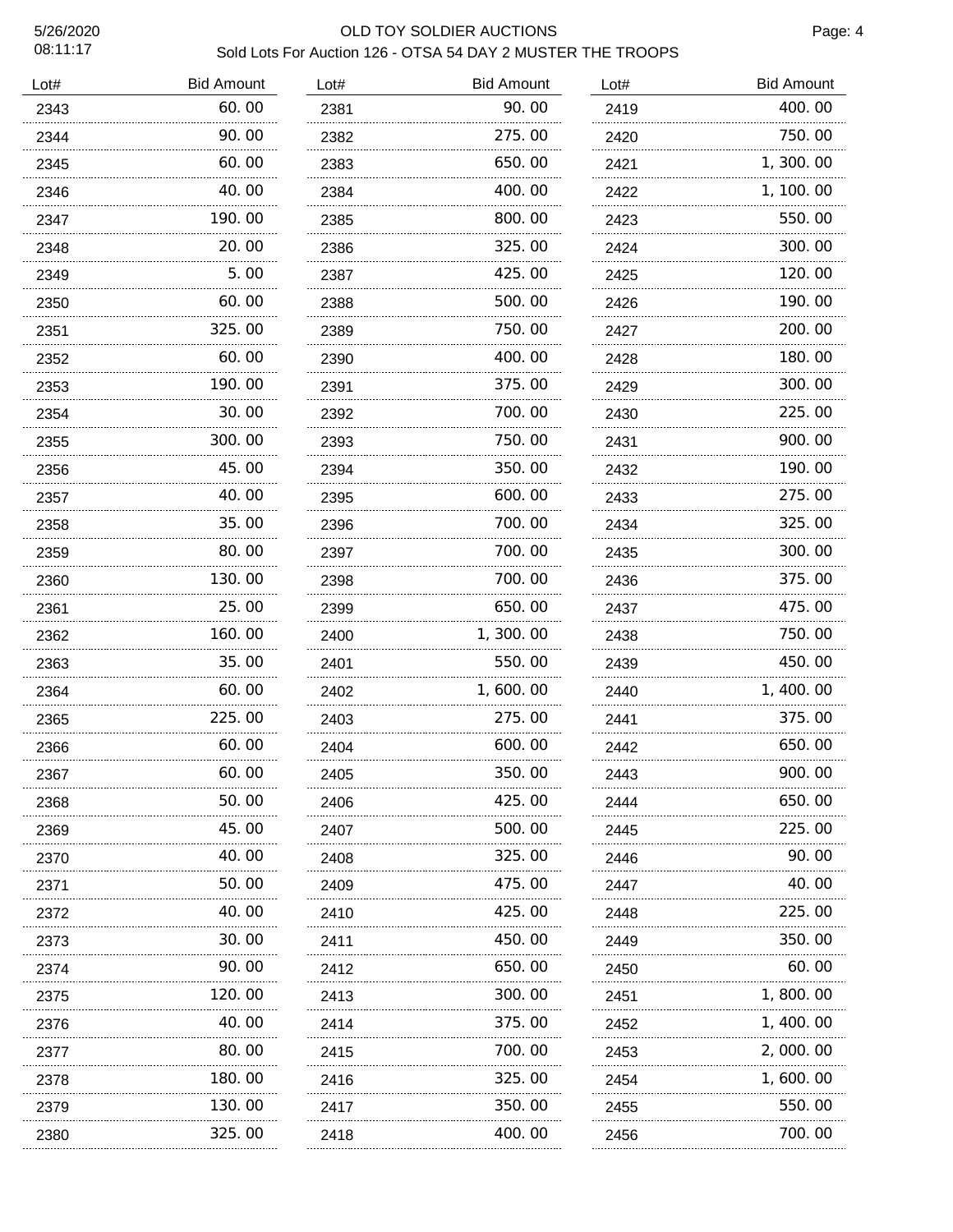## 5/26/2020 OLD TOY SOLDIER AUCTIONS Sold Lots For Auction 126 - OTSA 54 DAY 2 MUSTER THE TROOPS

| Lot#      | <b>Bid Amount</b> |
|-----------|-------------------|
| 2457      | 70.00             |
| 2458      | 180.00            |
| 2459      | 60.00             |
| 2460      | 45.00             |
| 2461      | 70.00             |
| 2462      | 45.00             |
| 2463      | 60.00             |
| 2464      | 60.00             |
| 2465      | 130.00            |
| 2466      | 160.00            |
| 2467      | 60.00             |
| 2468      | 80.00             |
| 2469      | 160.00            |
| 2470      | 190.00            |
| 2471      | 70.00             |
| 2472      | 40.00             |
| 2473      | 70.00             |
| 2474      | 325.00            |
| 2475      | 130.00            |
| 2476      | 350.00            |
| 2477      | 1, 900. 00        |
| 2478      | 2, 100. 00        |
| 2479      | 60. 00            |
| 2480      | 45.00             |
| 2481      | 200. 00           |
| 2482<br>. | 225.00            |
| 2483<br>. | 400.00            |
| 2484<br>. | 80.00             |
| 2485<br>. | 80.00             |
| 2486      | 325.00            |
| 2487<br>. | 20.00             |
| 2488      | 15.00             |
| 2489<br>. | 25.00             |
| 2490<br>. | 40.00             |
| 2491      | 30.00             |
| 2492      | 25.00             |
| 2493      | 30.00             |
| 2494      | 20.00             |

| Lot# | <b>Bid Amount</b> |
|------|-------------------|
| 2495 | 25.00             |
| 2496 | 10.00             |
| 2497 | 35.00             |
| 2498 | 60.00             |
| 2499 | 60.00             |
| 2500 | 110.00            |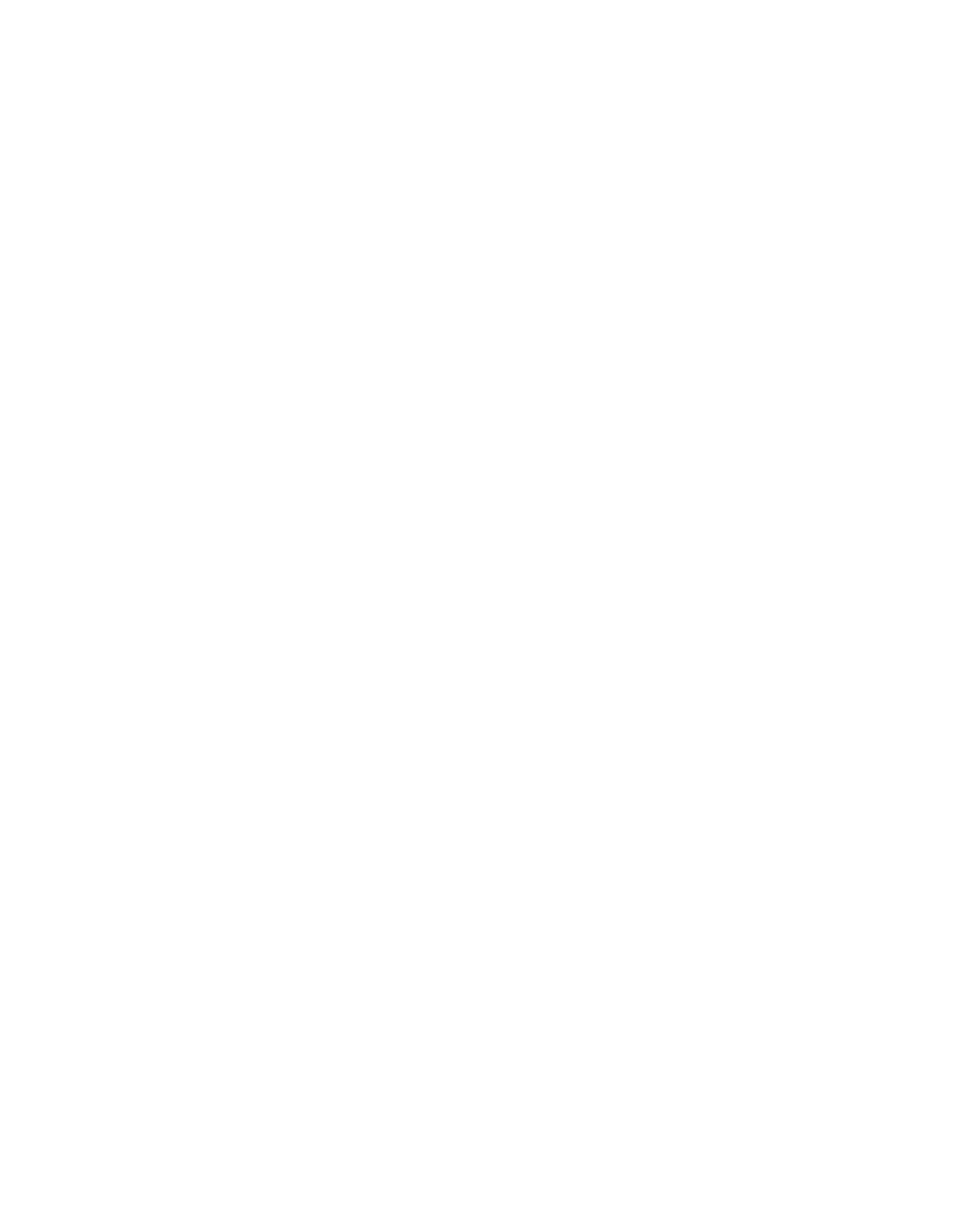# 5/26/2020 OLD TOY SOLDIER AUCTIONS Sold Lots For Auction 130 - OTSA 54 DAY 3 MUSTER THE TROOPS

| Lot# | <b>Bid Amount</b> | Lot# | <b>Bid Amount</b> | Lot# | <b>Bid Amount</b> |
|------|-------------------|------|-------------------|------|-------------------|
| 3001 | 20.00             | 3039 | 60.00             | 3077 | 70.00             |
| 3002 | 25.00             | 3040 | 35.00             | 3078 | 160.00            |
| 3003 | 45.00             | 3041 | 70.00             | 3079 | 90.00             |
| 3004 | 35.00             | 3042 | 15.00             | 3080 | 110.00            |
| 3005 | 45.00             | 3043 | 110.00            | 3081 | 50.00             |
| 3006 | 40.00             | 3044 | 45.00             | 3082 | 70.00             |
| 3007 | 45.00             | 3045 | 60.00             | 3083 | 60.00             |
| 3008 | 35.00             | 3046 | 40.00             | 3084 | 70.00             |
| 3009 | 45.00             | 3047 | 70.00             | 3085 | 70.00             |
| 3010 | 30.00             | 3048 | 35.00             | 3086 | 100.00            |
| 3011 | 140.00            | 3049 | 45.00             | 3087 | 40.00             |
| 3012 | 60.00             | 3050 | 50.00             | 3088 | 100. 00           |
| 3013 | 375.00            | 3051 | 50.00             | 3089 | 100.00            |
| 3014 | 30.00             | 3052 | 100.00            | 3090 | 100.00            |
| 3015 | 60.00             | 3053 | 90.00             | 3091 | 45.00             |
| 3016 | 25.00             | 3054 | 110.00            | 3092 | 140.00            |
| 3017 | 30.00             | 3055 | 80.00             | 3093 | 60.00             |
| 3018 | 60.00             | 3056 | 80.00             | 3094 | 40.00             |
| 3019 | 25.00             | 3057 | 80.00             | 3095 | 35.00             |
| 3020 | 25.00             | 3058 | 110.00            | 3096 | 25.00             |
| 3021 | 60.00             | 3059 | 130.00            | 3097 | 30.00             |
| 3022 | 120.00            | 3060 | 80.00             | 3098 | 15.00             |
| 3023 | 100.00            | 3061 | 80.00             | 3099 | 15.00             |
| 3024 | 225.00            | 3062 | 80.00             | 3100 | 30.00             |
| 3025 | 80.00             | 3063 | 90.00             | 3101 | 45.00             |
| 3026 | 70.00             | 3064 | 90.00             | 3102 | 25.00             |
| 3027 | .<br>70.00        | 3065 | 80.00             | 3103 | 30.00             |
| 3028 | 90.00             | 3066 | 110.00            | 3104 | 30.00             |
| 3029 | 100.00            | 3067 | 180.00            | 3105 | 30.00             |
| 3030 | 70.00             | 3068 | 120.00            | 3106 | 35.00             |
| 3031 | 70.00             | 3069 | 100.00            | 3107 | 60.00             |
| 3032 | 100.00            | 3070 | 80.00             | 3108 | 40.00             |
| 3033 | 40.00             | 3071 | 60.00             | 3109 | 100.00            |
| 3034 | 25.00             | 3072 | 30.00             | 3110 | 45.00             |
| 3035 | 60.00             | 3073 | 100.00            | 3111 | 110.00            |
| 3036 | 40.00             | 3074 | 50.00             | 3112 | 110.00            |
| 3037 | 40.00             | 3075 | 80.00             | 3113 | 110.00            |
| 3038 | 50.00             | 3076 | 160.00            | 3114 | 50.00             |
| .    |                   | .    |                   | .    |                   |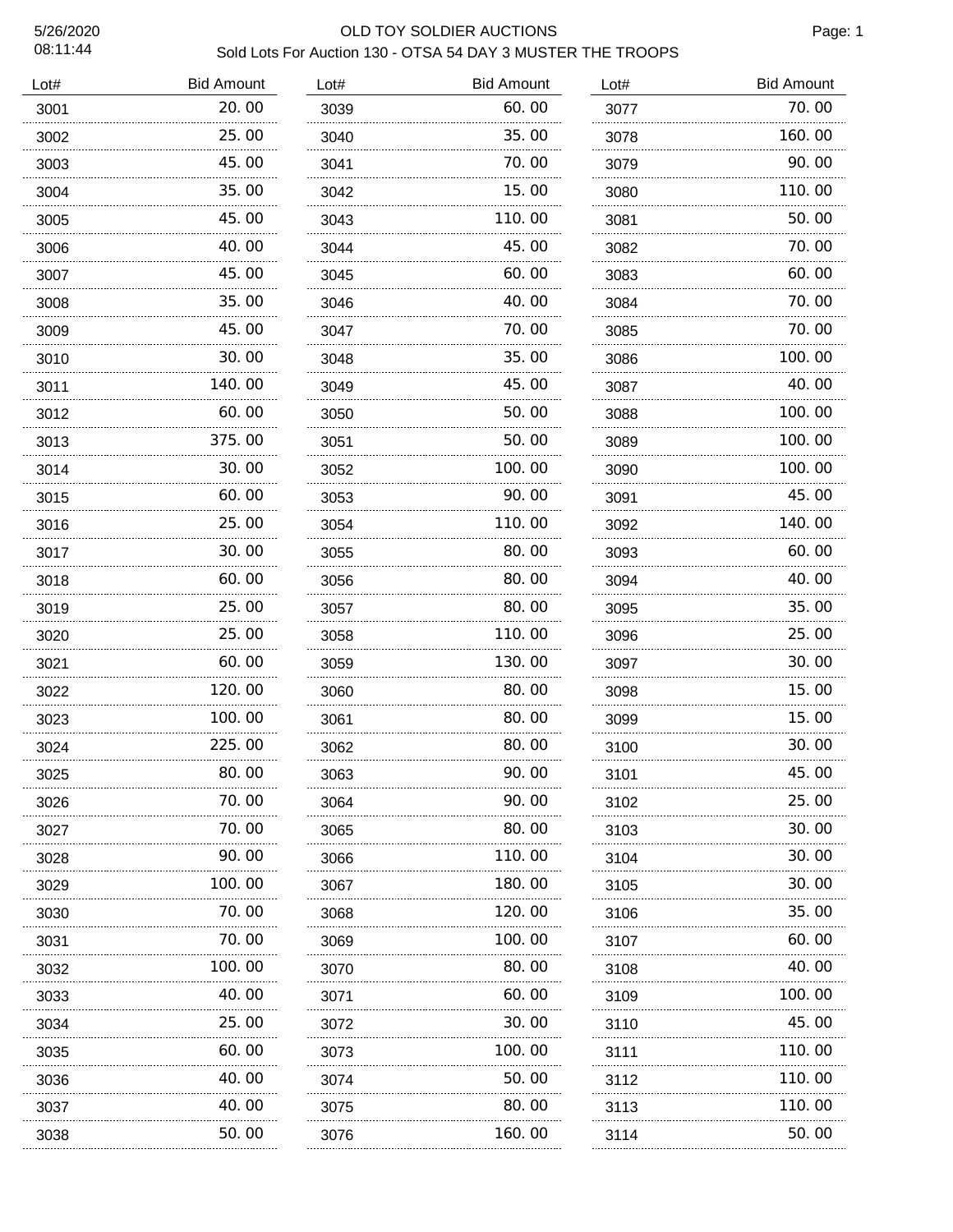#### 5/26/2020 OLD TOY SOLDIER AUCTIONS Sold Lots For Auction 130 - OTSA 54 DAY 3 MUSTER THE TROOPS

| Lot# | <b>Bid Amount</b> | Lot# | <b>Bid Amount</b> | Lot# | <b>Bid Amount</b> |
|------|-------------------|------|-------------------|------|-------------------|
| 3115 | 60.00             | 3153 | 90.00             | 3191 | 5.00              |
| 3116 | 45.00             | 3154 | 170. 00           | 3192 | 15.00             |
| 3117 | 140.00            | 3155 | 90. 00            | 3193 | 5.00              |
| 3118 | 25.00             | 3156 | 150. 00           | 3194 | 25.00             |
| 3119 | 130.00            | 3157 | 45.00             | 3195 | 10.00             |
| 3120 | 25.00             | 3158 | 30.00             | 3196 | 45.00             |
| 3121 | 50.00             | 3159 | 10.00             | 3197 | 100.00            |
| 3122 | 10.00             | 3160 | 35.00             | 3198 | 40. 00            |
| 3123 | 15.00             | 3161 | 25.00             | 3199 | 90.00             |
| 3124 | 70.00             | 3162 | 15.00             | 3200 | 90.00             |
| 3125 | 70.00             | 3163 | 10.00             | 3201 | 150.00            |
| 3126 | 50.00             | 3164 | 60.00             | 3202 | 25.00             |
| 3127 | 20.00             | 3165 | 35.00             | 3203 | 25.00             |
| 3128 | 25. 00            | 3166 | 30. OO            | 3204 | 60.00             |
| 3129 | 60.00             | 3167 | 25.00             | 3205 | 50.00             |
| 3130 | 35.00             | 3168 | 10. 00            | 3206 | 60.00             |
| 3131 | 40.00             | 3169 | 10.00             | 3207 | 80.00             |
| 3132 | 30. 00            | 3170 | 35.00             | 3208 | 110.00            |
| 3133 | 140.00            | 3171 | 15.00             | 3209 | 130.00            |
| 3134 | 50.00             | 3172 | 70.00             | 3210 | 90.00             |
| 3135 | 120.00            | 3173 | 35.00             | 3211 | 40.00             |
| 3136 | 60.00             | 3174 | 45.00             | 3212 | 30.00             |
| 3137 | 45.00             | 3175 | 20.00             | 3213 | 20.00             |
| 3138 | 45.00             | 3176 | 20.00             | 3214 | 25.00             |
| 3139 | 70.00             | 3177 | 20.00             | 3215 | 130.00            |
| 3140 | 60.00             | 3178 | 20.00             | 3216 | 150.00            |
| 3141 | 50.00             | 3179 | 30.00             | 3217 | 40.00             |
| 3142 | 140.00            | 3180 | 20.00             | 3218 | 130.00            |
| 3143 | 80.00             | 3181 | 35.00             | 3219 | 25.00             |
| 3144 | 60.00             | 3182 | 30.00             | 3220 | 25.00             |
| 3145 | 60. 00            | 3183 | 10. 00            | 3221 | 45.00             |
| 3146 | 100. 00           | 3184 | 10. 00            | 3222 | 45.00             |
| 3147 | 90. 00            | 3185 | 10. 00            | 3223 | 80.00             |
| 3148 | 110. 00           | 3186 | 30. OO            | 3224 | 70.00             |
| 3149 | 90. 00            | 3187 | 5.00              | 3225 | 130. 00           |
| 3150 | 80.00             | 3188 | 20. 00            | 3226 | 20.00             |
| 3151 | 110. 00           | 3189 | 40.00             | 3227 | 140.00            |
| 3152 | 100.00            | 3190 | 15.00             | 3228 | 35.00             |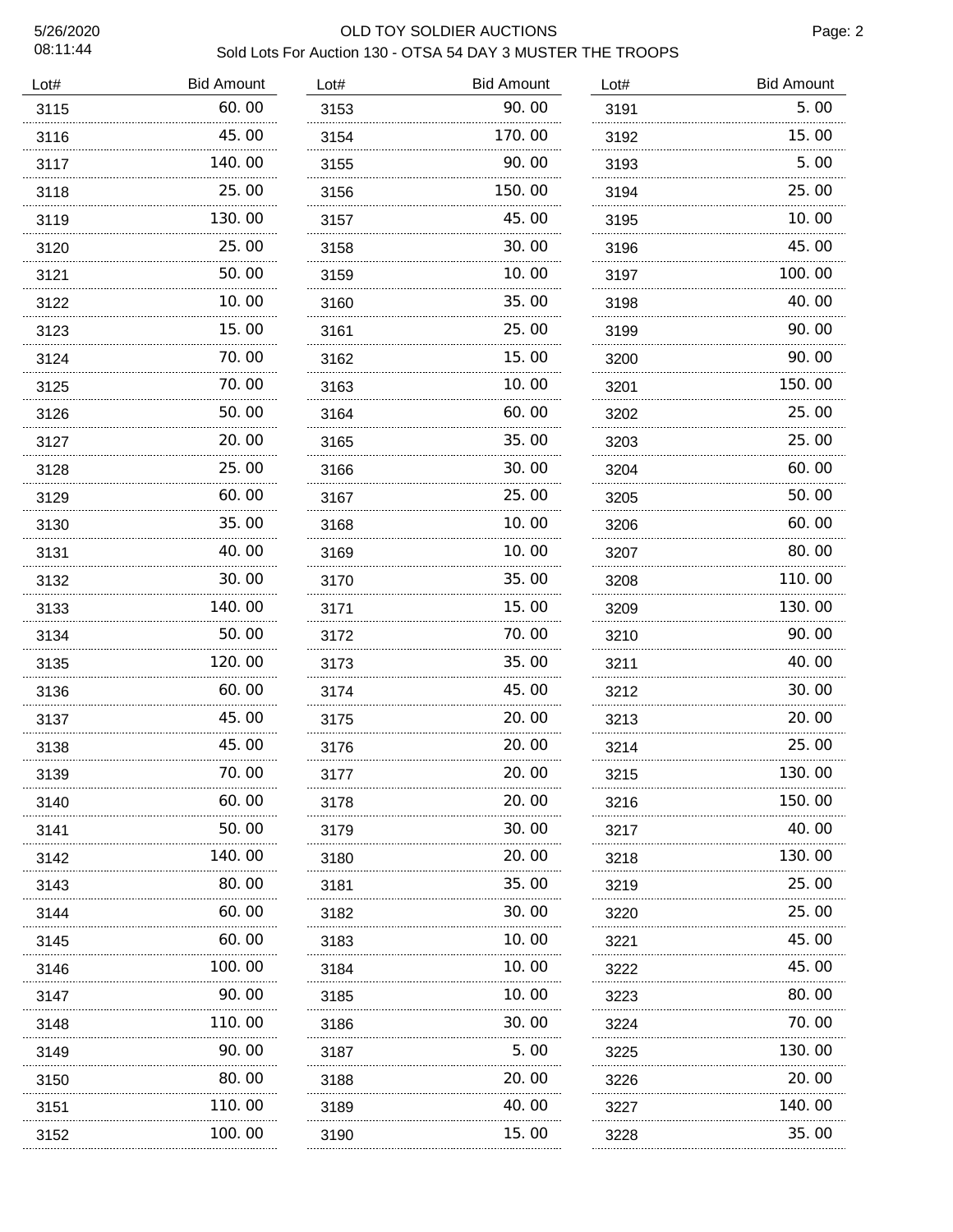#### 5/26/2020 OLD TOY SOLDIER AUCTIONS Sold Lots For Auction 130 - OTSA 54 DAY 3 MUSTER THE TROOPS

| Lot# | <b>Bid Amount</b> | Lot# | <b>Bid Amount</b> | Lot#     | <b>Bid Amount</b> |
|------|-------------------|------|-------------------|----------|-------------------|
| 3229 | 35.00             | 3267 | 50.00             | 3305     | 5.00              |
| 3230 | 40. 00            | 3268 | 300.00            | 3306     | 650.00            |
| 3231 | 15.00             | 3269 | 100. 00           | 3307     | 50.00             |
| 3232 | 225.00            | 3270 | 110. 00           | 3308     | 50. 00            |
| 3233 | 90.00             | 3271 | 450.00            | 3309     | 20.00             |
| 3234 | 100.00            | 3272 | 20.00             | 3310     | 15.00             |
| 3235 | 70.00             | 3273 | 30.00             | 3311     | 20.00             |
| 3236 | 50.00             | 3274 | 30.00             | 3312     | 100.00            |
| 3237 | 50.00             | 3275 | 40.00             | 3313     | 50.00             |
| 3238 | 30. 00            | 3276 | 35.00             | 3314     | 275.00            |
| 3239 | 60.00             | 3277 | 35.00             | 3315     | 130.00            |
| 3240 | 70.00             | 3278 | 15. 00            | 3316     | 850.00            |
| 3241 | 40.00             | 3279 | 70. 00            | 3317     | 300.00            |
| 3242 | 120.00            | 3280 | 45.00             | 3318     | 200, 00           |
| 3243 | 70.00             | 3281 | 15.00             | 3319     | 170.00            |
| 3244 | 60.00             | 3282 | 60. 00            | 3320     | 150.00            |
| 3245 | 70.00             | 3283 | 25.00             | 3321     | 425.00            |
| 3246 | 70.00             | 3284 | 25.00             | 3322     | 2,300.00          |
| 3247 | 35.00             | 3285 | 130. 00           | 3323     | 60.00             |
| 3248 | 100.00            | 3286 | 90.00             | 3324     | 100.00            |
| 3249 | 70.00             | 3287 | 40.00             | 3325     | 15.00             |
| 3250 | 170.00            | 3288 | 40. 00            | 3326     | 25.00             |
| 3251 | 40.00             | 3289 | 45.00             | 3327     | 40.00             |
| 3252 | 90.00             | 3290 | 10.00             | 3328     | 30.00             |
| 3253 | 90.00             | 3291 | 50.00             | 3329     | 35.00             |
| 3254 | 100.00            | 3292 | 30.00             | 3330     | 60.00             |
| 3255 | 70.00             | 3293 | 40.00             | 3331     | 50.00             |
| 3256 | 50.00             | 3294 | 40.00             | 3332     | 45.00             |
| 3257 | 80.00             | 3295 | 40.00             | 3333     | 110.00            |
| 3258 | 190.00            | 3296 | 100.00            | 3334     | 110.00            |
| 3259 | 100.00            | 3297 | 60.00             | 3335     | 30.00             |
| 3260 | 100.00            | 3298 | 40.00             | 3336     | 35.00             |
| 3261 | 170.00            | 3299 | 25.00             | 3337     | 60.00             |
| 3262 | 60.00             | 3300 | 30.00             | 3338     | 45.00             |
| 3263 | 25.00             | 3301 | 90.00             | 3339     | 70.00             |
| 3264 | 100. 00           | 3302 | 30.00             | 3340     | 35.00             |
| 3265 | 35.00             | 3303 | 110.00            | 3341     | 100.00            |
| 3266 | 70. 00            | 3304 | 80.00             | 3342<br> | 130.00            |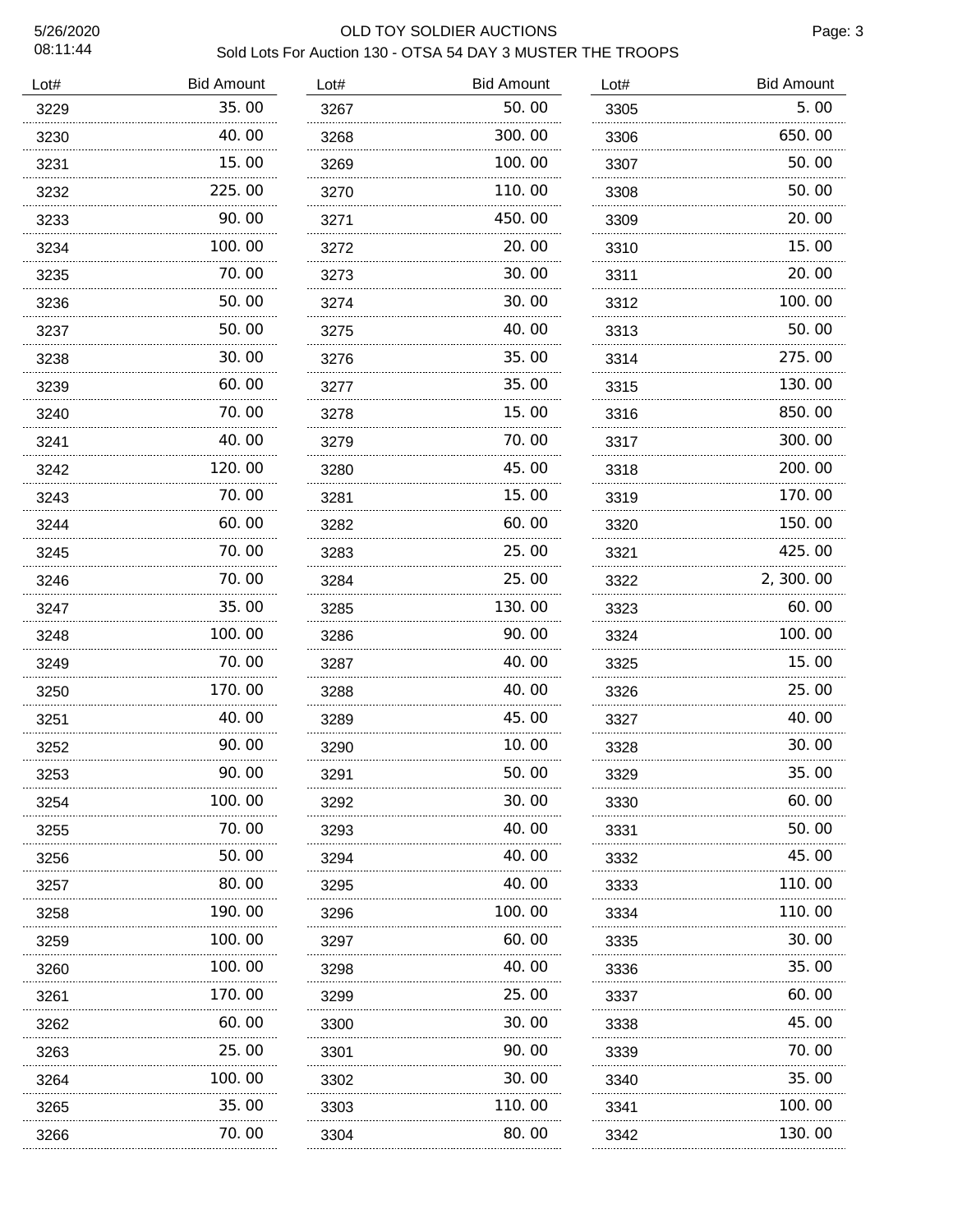### 5/26/2020 OLD TOY SOLDIER AUCTIONS Sold Lots For Auction 130 - OTSA 54 DAY 3 MUSTER THE TROOPS

| Lot# | <b>Bid Amount</b> | Lot# | <b>Bid Amount</b> | Lot# | <b>Bid Amount</b> |
|------|-------------------|------|-------------------|------|-------------------|
| 3343 | 50.00             | 3381 | 80.00             | 3419 | 60.00             |
| 3344 | 40.00             | 3382 | 200.00            | 3420 | 20.00             |
| 3345 | 70.00<br>.        | 3383 | 1, 100.00         | 3421 | 20.00             |
| 3346 | 40.00             | 3384 | 45.00             | 3422 | 25.00             |
| 3347 | 140.00            | 3385 | 70.00             | 3423 | 25.00             |
| 3348 | 25.00             | 3386 | 160.00            | 3424 | 20.00             |
| 3349 | 30.00             | 3387 | 80.00             | 3425 | 50.00             |
| 3350 | 45.00             | 3388 | 50.00             | 3426 | 20.00             |
| 3351 | 50.00             | 3389 | 35.00             | 3427 | 60.00             |
| 3352 | 100.00            | 3390 | 35.00             | 3428 | 170.00            |
| 3353 | 170.00            | 3391 | 80.00             | 3429 | 20.00             |
| 3354 | 110.00            | 3392 | 90.00             | 3430 | 110.00            |
| 3355 | 80.00             | 3393 | 140.00            | 3431 | 110.00            |
| 3356 | 35.00             | 3394 | 60.00             | 3432 | 35.00             |
| 3357 | 50.00             | 3395 | 150.00            | 3433 | 35.00             |
| 3358 | 190.00            | 3396 | 60.00             | 3434 | 120.00            |
| 3359 | 30.00             | 3397 | 45.00             | 3435 | 60.00             |
| 3360 | 60.00             | 3398 | 30.00             | 3436 | 80.00             |
| 3361 | 500.00            | 3399 | 35.00             | 3437 | 70.00             |
| 3362 | 550.00            | 3400 | 40.00             | 3438 | 45.00             |
| 3363 | 350.00            | 3401 | 110.00            | 3439 | 15.00             |
| 3364 | 100.00            | 3402 | 40.00             | 3440 | 5.00              |
| 3365 | 110.00            | 3403 | 70.00             | 3441 | 20.00             |
| 3366 | 70.00             | 3404 | 30.00             | 3442 | 20.00             |
| 3367 | 170.00            | 3405 | 30.00             | 3443 | 5.00              |
| 3368 | 80.00             | 3406 | 10. 00            | 3444 | 20.00             |
| 3369 | 90. 00            | 3407 | 120. 00           | 3445 | 20, 00            |
| 3370 | 90.00             | 3408 | 20.00             | 3446 | 10.00             |
| 3371 | 50.00             | 3409 | 80.00             | 3447 | 20.00             |
| 3372 | 70.00             | 3410 | 250.00            | 3448 | 5.00              |
| 3373 | 100.00            | 3411 | 70.00             | 3449 | 35.00             |
| 3374 | 300.00            | 3412 | 30.00             | 3450 | 5.00              |
| 3375 | 120.00            | 3413 | 10.00             | 3451 | 5.00              |
| 3376 | 90.00             | 3414 | 60.00             | 3452 | 30.00             |
| 3377 | 70.00             | 3415 | 100.00            | 3453 | 50.00             |
| 3378 | .<br>325.00       | 3416 | .<br>170. 00      | 3454 | 70.00             |
| 3379 | 60.00             | 3417 | 15.00             | 3455 | 60.00             |
| 3380 | 60.00             | 3418 | 25.00             | 3456 | 40.00             |
|      |                   |      |                   |      |                   |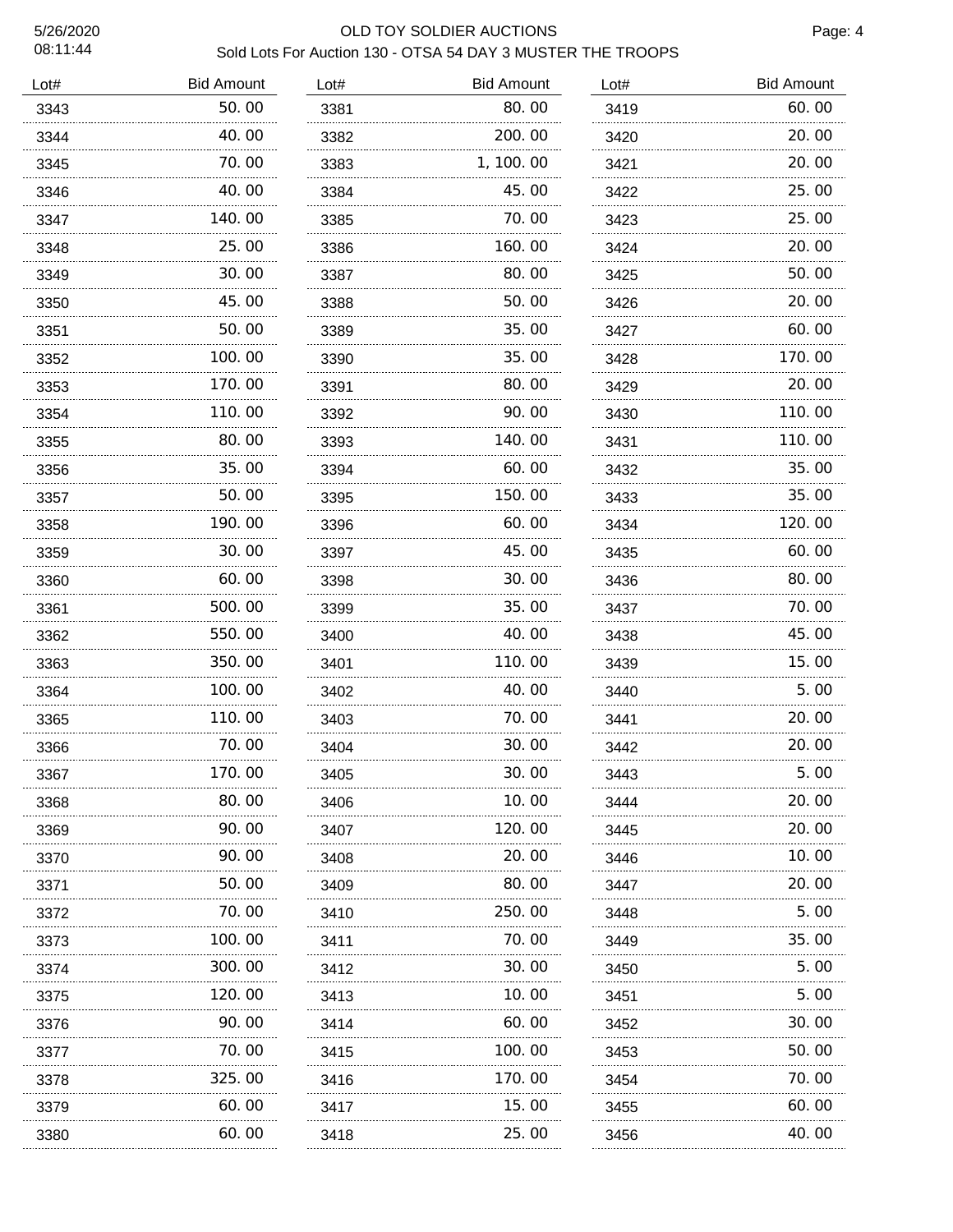## 5/26/2020 OLD TOY SOLDIER AUCTIONS Sold Lots For Auction 130 - OTSA 54 DAY 3 MUSTER THE TROOPS

| Lot# | <b>Bid Amount</b> | Lot# | <b>Bid Amount</b> | Lot# | <b>Bid Amount</b> |
|------|-------------------|------|-------------------|------|-------------------|
| 3457 | 50.00             | 3495 | 20.00             | 3533 | 100.00            |
| 3458 | 25.00             | 3496 | 25.00             | 3534 | 90. 00            |
| 3459 | 30.00             | 3497 | 25.00             | 3535 | 180.00            |
| 3460 | 20. 00            | 3498 | 30.00             | 3536 | 170.00            |
| 3461 | 100.00            | 3499 | 40.00             | 3537 | 70.00             |
| 3462 | 15.00             | 3500 | 90.00             | 3538 | 45.00             |
| 3463 | 30.00             | 3501 | 60.00             | 3539 | 50.00             |
| 3464 | 25.00             | 3502 | 90.00             | 3540 | 20.00             |
| 3465 | 15.00             | 3503 | 40.00             | 3541 | 40.00             |
| 3466 | 60.00             | 3504 | 20.00             | 3542 | 100.00            |
| 3467 | 25.00             | 3505 | 40.00             | 3543 | 20.00             |
| 3468 | 60.00             | 3506 | 35.00             | 3544 | 110.00            |
| 3469 | 80.00             | 3507 | 50.00             | 3545 | 30.00             |
| 3470 | 35.00             | 3508 | 35.00             | 3546 | 15.00             |
| 3471 | 60.00             | 3509 | 25.00             | 3547 | 35.00             |
| 3472 | 20.00             | 3510 | 25.00             | 3548 | 100.00            |
| 3473 | 70.00             | 3511 | 30.00             | 3549 | 80.00             |
| 3474 | 25.00             | 3512 | 35.00             | 3550 | 15.00             |
| 3475 | 20.00             | 3513 | 60.00             | 3551 | 20.00             |
| 3476 | 45.00             | 3514 | 30.00             | 3552 | 100.00            |
| 3477 | 5.00              | 3515 | 70.00             | 3553 | 170.00            |
| 3478 | 10.00             | 3516 | 80.00             | 3554 | 50.00             |
| 3479 | 15.00             | 3517 | 160.00            | 3555 | 60.00             |
| 3480 | 30.00             | 3518 | 110.00            | 3556 | 225.00            |
| 3481 | 10.00             | 3519 | 550.00            | 3557 | 200.00            |
| 3482 | 20. 00            | 3520 | 190.00            | 3558 | 325.00            |
| 3483 | 5.00              | 3521 | 100.00            | 3559 | 30.00             |
| 3484 | 20. 00            | 3522 | 90.00             | 3560 | 70.00             |
| 3485 | 20. 00            | 3523 | 100. 00           | 3561 | 110.00            |
| 3486 | 40. 00            | 3524 | 90.00             | 3562 | 150.00            |
| 3487 | 40. OO            | 3525 | 80.00             | 3563 | 120.00            |
| 3488 | 40. OO            | 3526 | 200. 00           | 3564 | 100.00            |
| 3489 | 20.00             | 3527 | 100.00            | 3565 | 140.00            |
| 3490 | 110. 00           | 3528 | 120.00            | 3566 | 170. 00           |
| 3491 | 15.00             | 3529 | 30.00             | 3567 | 180.00            |
| 3492 | 25. 00            | 3530 | 160.00            | 3568 | 30.00             |
| 3493 | 5.00              | 3531 | 40.00             | 3569 | 40.00             |
| 3494 | 45.00             | 3532 | 325.00            | 3570 | 100.00            |
|      |                   |      |                   |      |                   |